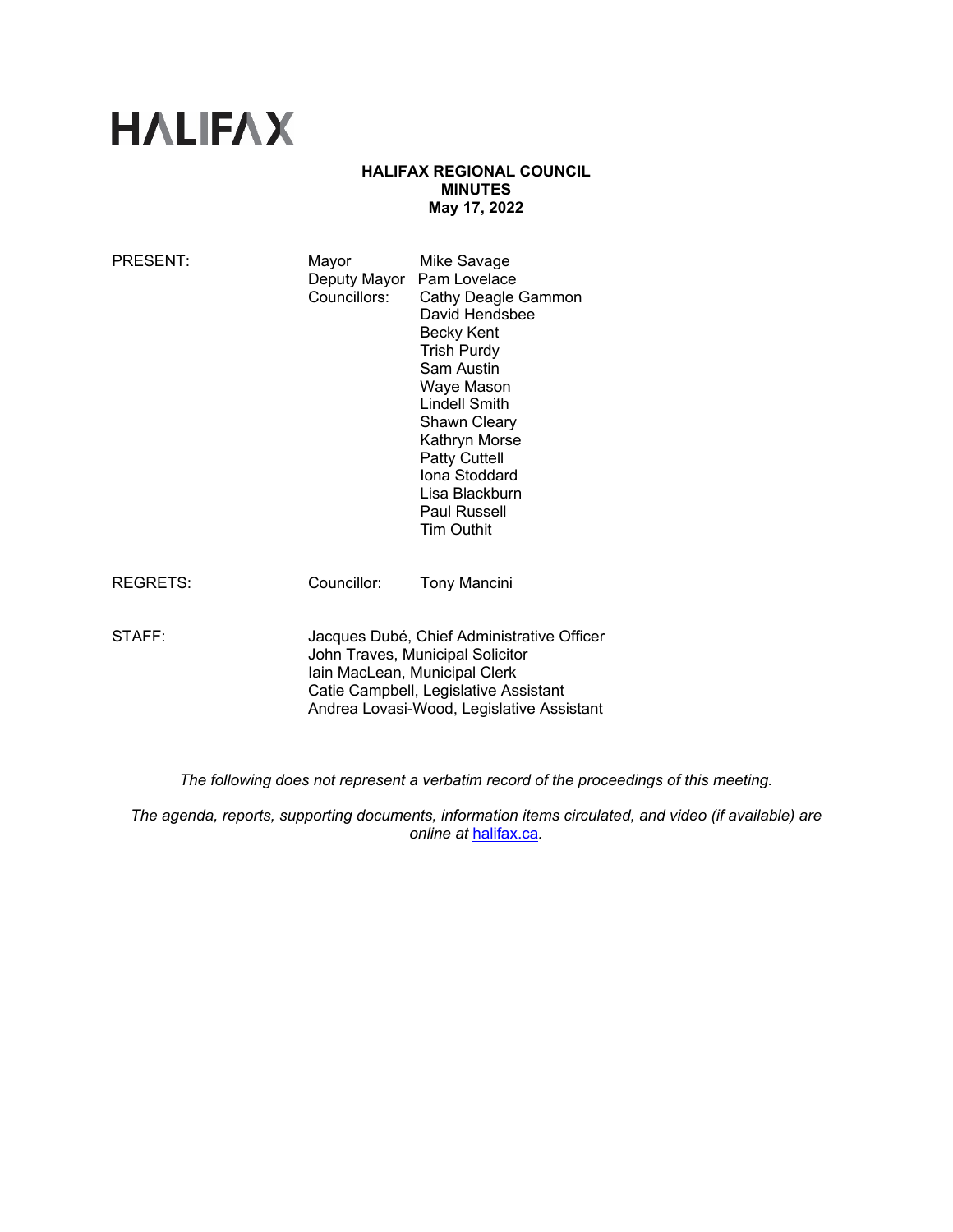*The meeting was called to order at 1:01 p.m., and recessed at 3:05 p.m. Council reconvened in at 3:20 p.m. and recessed at 5:25 p.m., Council reconvened and moved into an In Camera (In Private) session at 6:00 p.m. and reconvened at 7:21 p.m. Council adjourned at 7:27 p.m.* 

# **1. CALL TO ORDER AND LAND ACKNOWLEDGEMENT**

Mayor Savage called the meeting to order at 1:01 p.m. and acknowledged that the meeting took place in the traditional and ancestral territory of the Mi'kmaq people, and that we are all treaty people.

# **2. SPECIAL COMMUNITY ANNOUNCEMENTS & ACKNOWLEDGEMENTS**

Councillors noted special community announcements and acknowledgements.

### **3. APPROVAL OF MINUTES – May 3, 2022**

MOVED by Councillor Russell, seconded by Councillor Purdy

#### **THAT the minutes of May 3, 2022 be approved as circulated.**

#### **MOTION PUT AND PASSED.**

### **4. APPROVAL OF THE ORDER OF BUSINESS AND APPROVAL OF ADDITIONS AND DELETIONS**

Additions:

 Item 18.1 Councillor Appointment – Federation of Canadian Municipalities – Election to the Board of Directors

Deletions: None

MOVED by Councillor Hendsbee, seconded by Councillor Lovelace

**THAT Item 17.2 Property Acquisition - Private and Confidential Report be deferred to the May 31, 2022 meeting of Regional Council and that the private and confidential report dated February 24, 2022 be declassified for release to the public pending a Freedom of Information Protection of Privacy (FOIPOP) review and evaluation by the Chief Administrative Officer.**

#### **MOTION PUT AND PASSED UNANIMOUSLY.**

Not Present: Councillor Mancini

MOVED by Deputy Mayor Lovelace, seconded by Councillor Outhit

#### **THAT the agenda be approved as amended.**

#### **MOTION PUT AND PASSED.**

#### **5. CONSENT AGENDA**

MOVED by Councillor Stoddard, seconded by Councillor Cleary

**THAT Halifax Regional Council approve recommendations in the following agenda items:** 

- **13.1.1 Fly-past Request Halifax Wanderers Soccer Club Canadian Armed Forces;**
- **15.1.1 Award 21-021 RFP Supply and Delivery up to sixty (60), 40 Foot Battery Electric Transit Buses and Chargers;**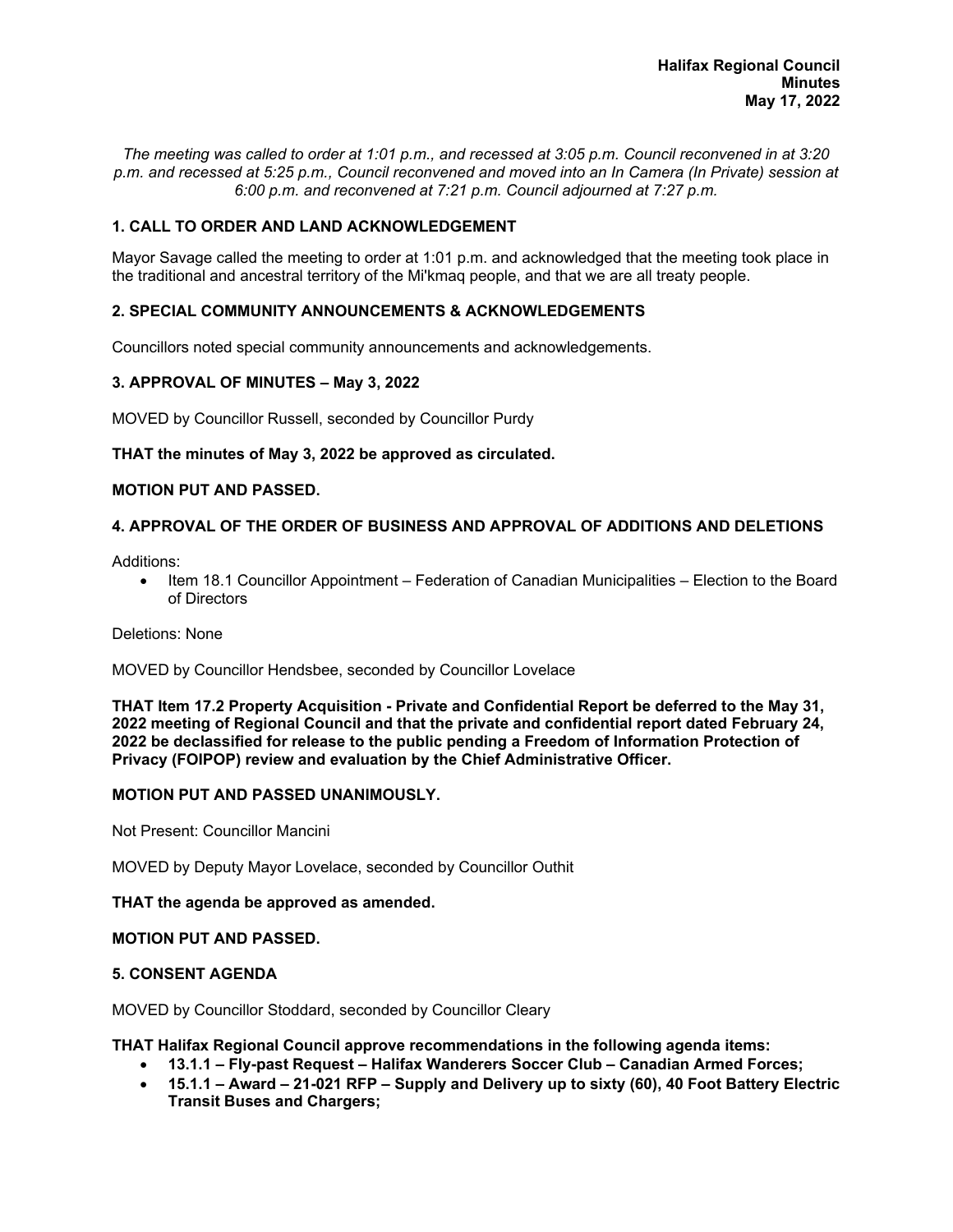- **15.1.3 Increase to Paid Parking Violations;**
- **15.5.2 Regional Special Events Grant Report 2022/2030; and**
- **15.6.1 Case H00535: Request to Include 5375 Kaye Street, Halifax in the Registry of Heritage Property for the Halifax Regional Municipality**

## **MOTION PUT AND PASSED UNANIMOUSLY.**

Not present: Councillor Mancini

#### **6. BUSINESS ARISING OUT OF THE MINUTES – NONE 7. CALL FOR DECLARATION OF CONFLICT OF INTERESTS – NONE 8. MOTIONS OF RECONSIDERATION – NONE**

# **9. MOTIONS OF RESCISSION**

#### **9.1 Councillor Morse**

The following was before Council:

 Extracts from the May 3, 2022 Draft Regional Council Minutes and August 17, 2022 Regional Council Minutes

MOVED by Councillor Morse, seconded by Councillor Stoddard

**THAT Halifax Regional Council rescind Item 11.9.3 from the August 17, 2021 Regional Council meeting which requested a staff report as follows:** 

**"That Halifax Regional Council direct the Chief Administrative Officer to write a report which will recommend the optimum percentage of HRM's annual budget to be dedicated to climate mitigation and adaptation measures for a minimum of the next 3 years. The report will provide recommendations to prioritize the most cost-effective municipal investments in net-zero infrastructure, including but not limited to: transportation, forest and land conservation and other nature-based solutions, conversion of public buildings to low-carbon heating and cooling, and related HRM staff positions. The report will also include a range of financing options, tax implications and timelines for achieving HRM's climate goals."** 

#### **MOTION PUT AND PASSED UNANIMOUSLY.**

Not present: Councillor Mancini

#### **10. CONSIDERATION OF DEFERRED BUSINESS – NONE 11. NOTICES OF TABLED MATTERS – NONE**

#### **12. HEARINGS**

**12.1 Case H00523 - Request to Include the Rocking Stone and Kidston Lake Park, Halifax in the Registry of Heritage Property for the Halifax Regional Municipality** 

The following was before Council:

- Heritage Advisory Committee report dated February 24, 2022 with attached staff recommendation report dated February 3, 2022 and scoring summary for heritage sites
- **Extract from the March 22, 2022 Regional Council Minutes**
- Staff presentation dated May 17, 2022

Notice of Motion was given March 22, 2022.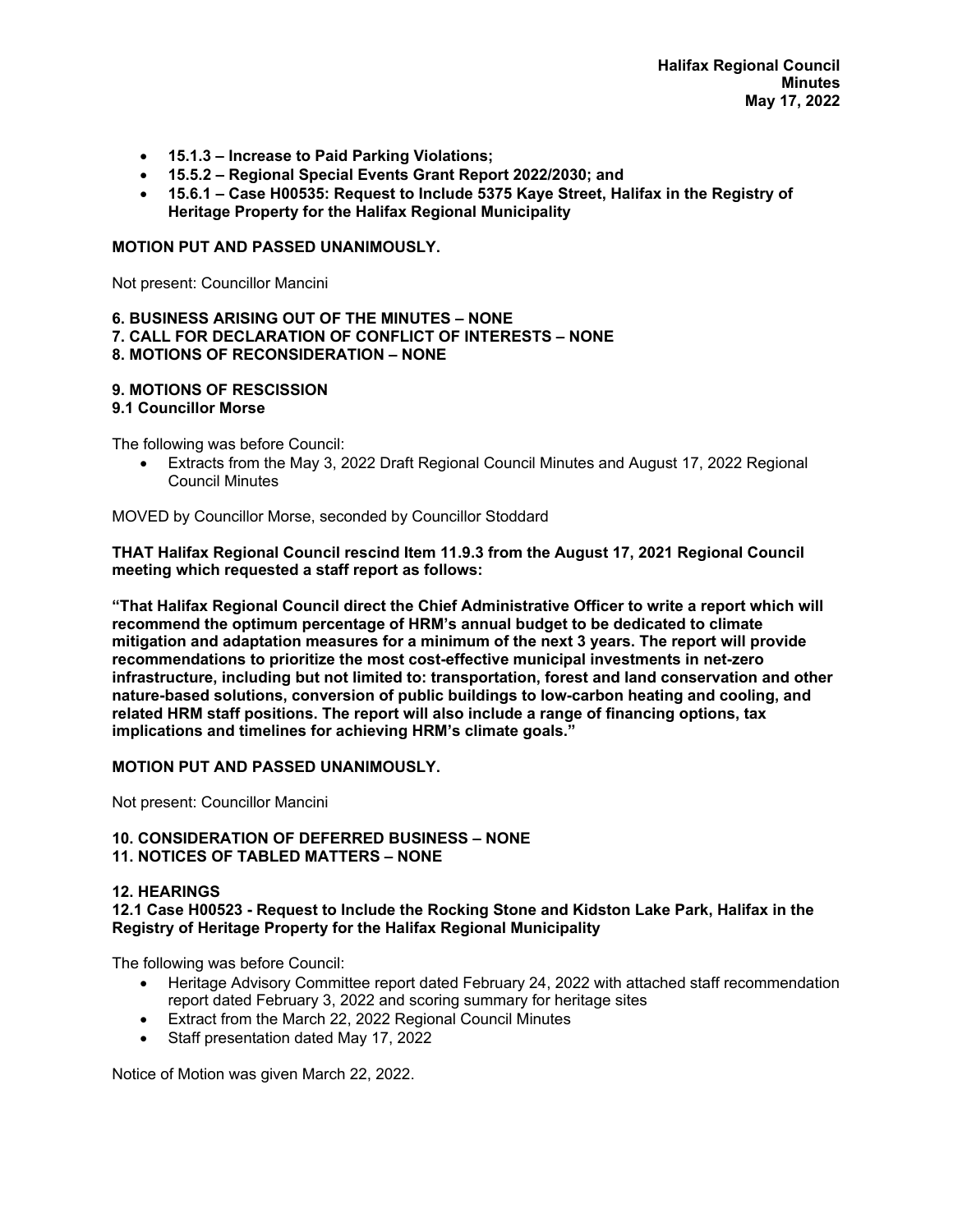Seamus McGreal, Planner III gave a presentation and responded to questions of clarification from Regional Council.

The hearing opened at 1:32 p.m.

Mayor Savage reviewed the rules of procedure for public hearings and called for anyone wishing to speak on the matter.

There were no registered speakers.

MOVED by Deputy Mayor Lovelace, seconded by Councillor Cuttell

#### **THAT the hearing be closed.**

#### **MOTION PUT AND PASSED.**

The hearing closed at 1:32 p.m.

MOVED by Councillor Stoddard, seconded by Councillor Blackburn

**THAT Halifax Regional Council approve the request to include the Rocking Stone site at PID# 00307462 in Kidston Lake Park, Halifax in the Registry of Heritage Property for the Halifax Regional Municipality, as shown on Map 1 of the February 3, 2022 report, as a municipal heritage area under the Heritage Property Act.** 

#### **MOTION PUT AND PASSED UNANIMOUSLY.**

Not present: Councillor Mancini

#### **13. CORRESPONDENCE, PETITIONS & DELEGATIONS 13.1 Correspondence**

Correspondence was received and circulated for items: 13.1.1, 15.1.2, 15.1.4 and 15.1.5.

For a detailed list of correspondence received refer to the specific agenda item.

#### **13.1.1 Fly-past Request – Halifax Wanderers Soccer Club – Canadian Armed Forces Appreciation Match**

The following was before Council:

Correspondence received from Captain A.S. Williams

The following motion was approved as part of the Consent Agenda:

MOVED by Councillor Stoddard, seconded by Councillor Cleary

**THAT Halifax Regional Council grant permission for the Canadian Armed Forces to fly a Cyclone helicopter over the Halifax Wanderers Grounds flying from east to west at a height of 500 feet above the highest obstacle at approximately 3:03 p.m. on June 4, 2022 as part of the Halifax Wanderers Soccer Club Canadian Armed Forces Appreciation Match.** 

#### **MOTION PUT AND PASSED UNANIMOUSLY.**

Not present: Councillor Mancini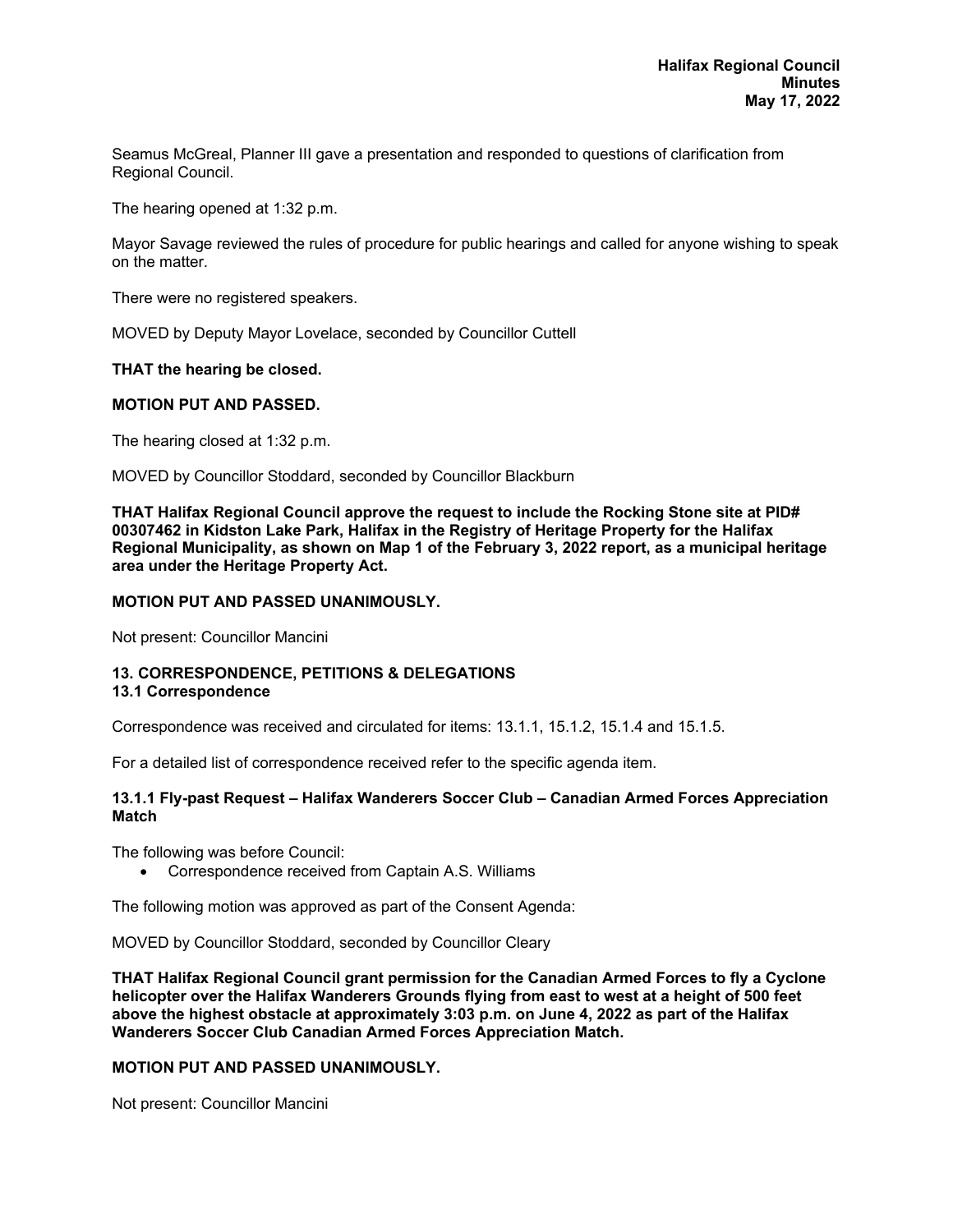# **13.2 Petitions – None**

# **13.3 Presentation**

# **13.3.1 Community Monitoring Committee**

Scott Guthrie, Chair, of the Community Monitoring Committee (CMC) gave a presentation regarding the obligations of the CMC's according to the 1999 agreement between Halifax Waste/Resource Society and Halifax Regional Municipality (HRM).

Guthrie spoke to the CMC's finances, administration and governance. Guthrie spoke to the reason why the CMC refused to participate in the Chief Financial Officer's performance review and the opposition to the deactivation of the front-end processor and waste stabilization facility. The CMC is concerned that a reduction to its budget would reduce its ability to carry through the CMC's obligations under the 1999 agreement.

Guthrie responded to questions of clarification from Regional Council.

# **14. INFORMATION ITEMS BROUGHT FORWARD – May 3, 2022**

### **14.1 Deputy Mayor Lovelace - Environmental Concerns at The Puddle, Queensland**

The following was before Council:

Staff information report dated March 1, 2022

John Traves, Municipal Solicitor, Shannon Miedema, Manager, Energy & Environment and Emma Wattie, Program Coordinator, HRM Lake Monitoring Program responded to questions of clarification from Regional Council.

#### **14.2 Councillor Purdy - Flood Mitigation Near John Stewart and Arklow Drive, Cole Harbour**

The following was before Council:

Staff information report dated December 10, 2021

Youssef Habboush, Program Engineer, Infrastructure Planning responded to questions of clarification from Regional Council.

#### **15. REPORTS**

# **15.1 CHIEF ADMINISTRATIVE OFFICER 15.1.1 Award - 21-021 Request for Proposal (RFP) – Supply and Deliver up to sixty (60), 40 Foot Battery Electric Transit Buses and Chargers**

The following was before Council:

Staff recommendation report dated April 7, 2022

The following motion was approved as part of the Consent Agenda:

MOVED by Councillor Stoddard, seconded by Councillor Cleary

**THAT Halifax Regional Council award RFP 21-021 to the highest scoring proponent, Nova Bus Ltd., for the purchase of up to sixty (60) 40 ft battery electric buses and chargers, thirty (30) in 2022/23, and thirty (30) in 2023/24, for a total purchase of \$ 94,739,857 (net HST included) with funding from CV210011 – Multi Year Capital Projects (Electric Bus Procurement).** 

# **MOTION PUT AND PASSED UNANIMOUSLY.**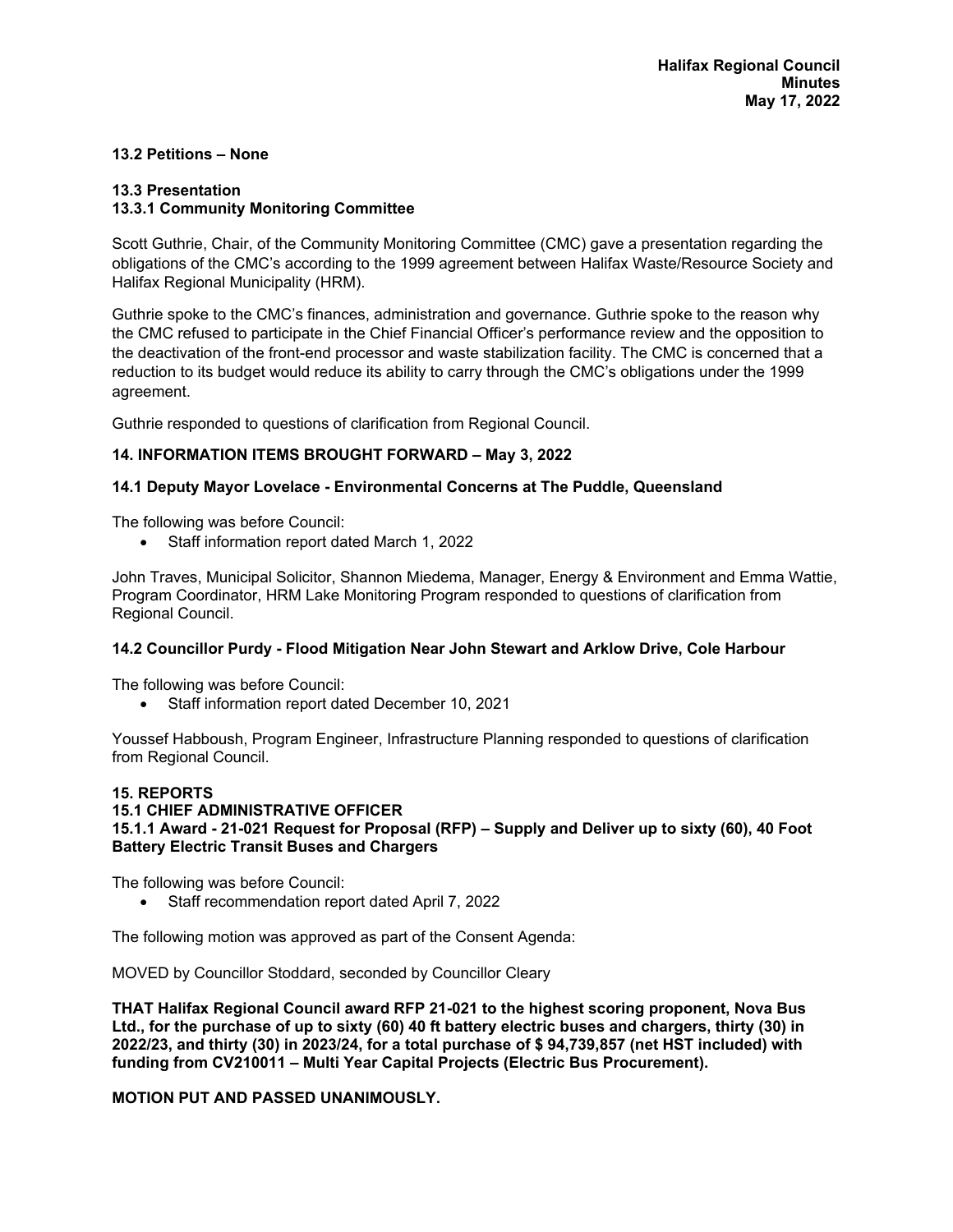Not present: Councillor Mancini

#### **15.1.2 Proposed Amendments to Administrative Order 2018-003-ADM, Respecting Private Road Maintenance, and Administrative Order 2019-005-ADM, Respecting the Establishment and Use of Community Area Rates – 2022-23 Budget Area-rated Services**

The following was before Council:

- Staff recommendation report dated April 5, 2022
- Extract from the May 3, 2022 Draft Regional Council Minutes
- Correspondence from The St. Margaret's Community Association

MOVED by Deputy Mayor Lovelace, seconded by Councillor Blackburn

#### **THAT Halifax Regional Council:**

- **1. Approve the Resolution to approve Area Rates and Uniform Charges for fiscal year 2022/2023, as well as the Schedules of Area Tax Rates and Budgeted Revenues as set out in Appendix A and Appendix C to the staff report dated April 5, 2022.**
- **2. Adopt the amendments to Administrative Order 2018-003-ADM, Respecting Private Road Maintenance, and Administrative Order 2019-005-ADM, Respecting the Establishment and Use of Community Area Rates in the Halifax Regional Municipality, as set out in Appendix H to the staff report dated April 5, 2022.**

Renee Towns, Manager of Revenue, Treasurer Revenue, Jerry Blackwood, Chief Financial Officer and Daniel Freeman, Senior Financial Consultant responded to questions of clarification from Regional Council.

#### **MOTION PUT AND PASSED UNANIMOUSLY.**

Not present: Councillors Mancini, Cleary

#### **15.1.3 First Reading Proposed By-Law P-509, an amendment to By-Law P-500, Respecting Parking Meters and Pay Stations for the Regulation of Parking of Vehicles Left Standing in the Halifax Regional Municipality – Increase to Paid Parking Violations**

The following was before Council:

- Staff recommendation report dated April 29, 2022
- Extract from the May 3, 2022 Draft Regional Council Minutes

The following motion was approved as part of the Consent Agenda:

MOVED by Councillor Stoddard, seconded by Councillor Cleary

#### **THAT Halifax Regional Council give First Reading to By-Law P-509, set out as Attachment B to the staff report dated April 29, 2022.**

#### **MOTION PUT AND PASSED UNANIMOUSLY.**

Not present: Councillor Mancini

#### **15.1.4 Otter Lake Community Monitoring Committee – 2022-2023 Funding**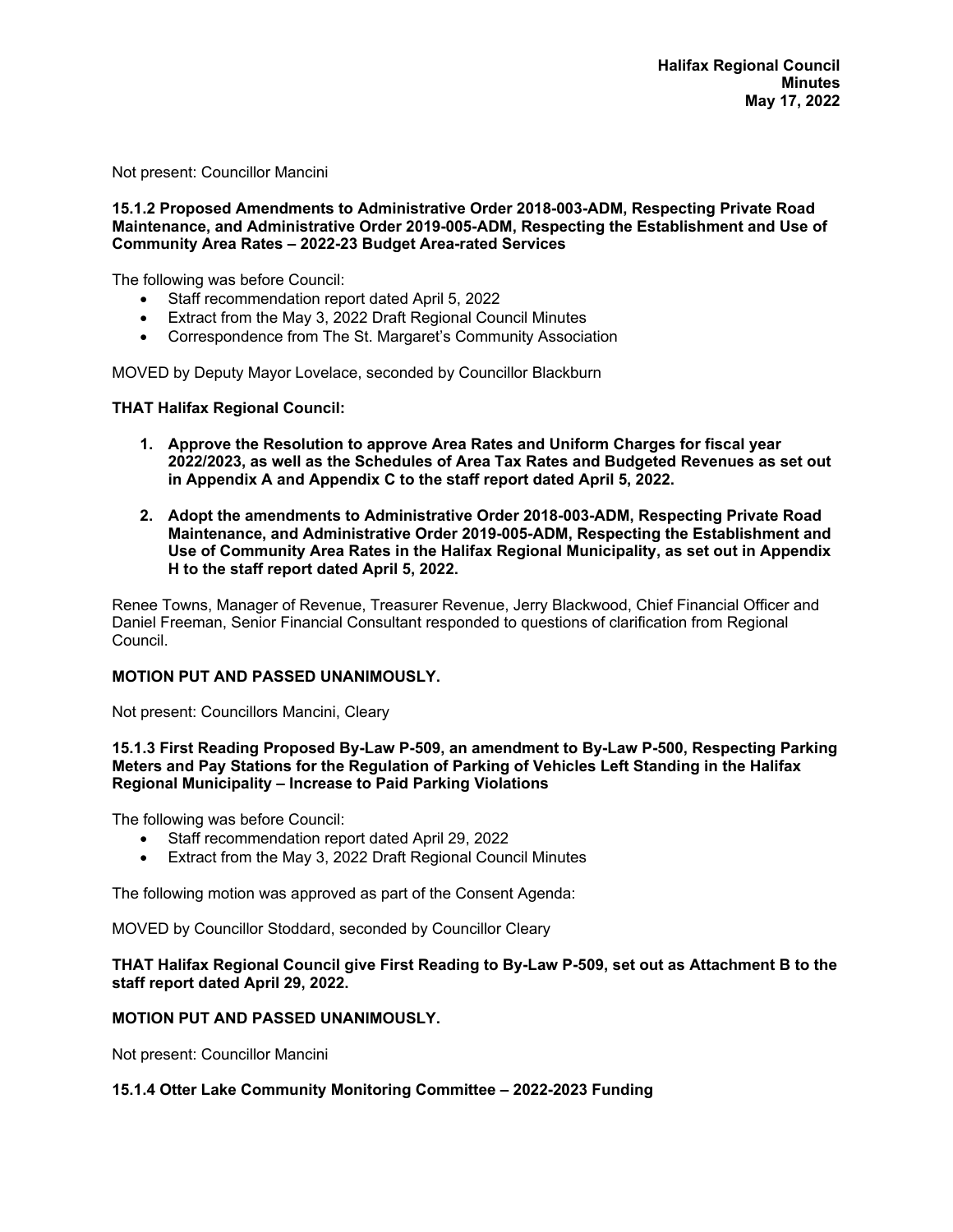The following was before Council:

- Staff recommendation report dated May 2, 2022
- Correspondence from John Cascadden

MOVED by Deputy Mayor Lovelace, seconded by Councillor Blackburn

#### **THAT Halifax Regional Council allocate the Otter Lake Community Monitoring Committee with \$42,500 in total funding for the 2022-2023 fiscal year, for the purposes of administrative, social media, communications, and environmental consulting expenditures only.**

Jacques Dubé, Chief Administrative Officer, John Traves, Municipal Solicitor and Colin Taylor, Senior Solicitor, responded to questions of clarification from Regional Council regarding the Otter Lake Community Monitoring Committee (CMC), the 1999 agreement between the Halifax Waste/Resource Society and HRM, the CMC's historical expenses, the impacts on funding provided to the CMC if the proposed motion was defeated, whether the CMC can engage independent legal advice, clarification of the contractual relationship between Halifax Waste/Resource Society, HRM and the CMC and the impacts of deferring the proposed motion to allow for HRM to engage in discussions with the Halifax Waste/Resource Society.

MOVED by Councillor Outhit, seconded by Councillor Kent

#### **THAT Item 15.1.4 Otter Lake Community Monitoring Committee – 2022-2023 Funding be deferred for a period of six months until staff return with the supplemental report requested by Regional Council at its April 5, 2022 meeting.**

Councillor Outhit proposed that the receipt of a supplemental report be replaced with allowing for the discussions between HRM and the Halifax Waste/Resource Society to occur. As provided for in section 53 (2) of Administrative Order One, *Respecting the Procedures of the Council,* the amendment was accepted as friendly.

The motion as amended now read:

MOVED by Councillor Outhit, seconded by Councillor Kent

#### **THAT Item 15.1.4 Otter Lake Community Monitoring Committee – 2022-2023 Funding be deferred for a period of six months while the discussions requested by Regional Council at its April 5, 2022 meeting occur between HRM and the Halifax Waste/Resource Society.**

Councillor Outhit proposed that the Otter Lake Community Monitoring Committee's budget expenditures not exceed 50% of their budget during the proposed six month deferral. As provided for in section 53 (2) of Administrative Order One, *Respecting the Procedures of the Council,* the amendment was accepted as friendly.

The motion as amended now read:

MOVED by Councillor Outhit, seconded by Councillor Kent

**THAT Item 15.1.4 Otter Lake Community Monitoring Committee – 2022-2023 Funding be deferred for a period of six months while the discussions requested by Regional Council at its April 5, 2022 meeting occur between HRM and the Halifax Waste/Resource Society and that the Otter Lake Community Monitoring Committee budget expenditures not exceed 50% of their budget.**

**MOTION AS AMENDED PUT AND PASSED.** (9 in favour, 7 against)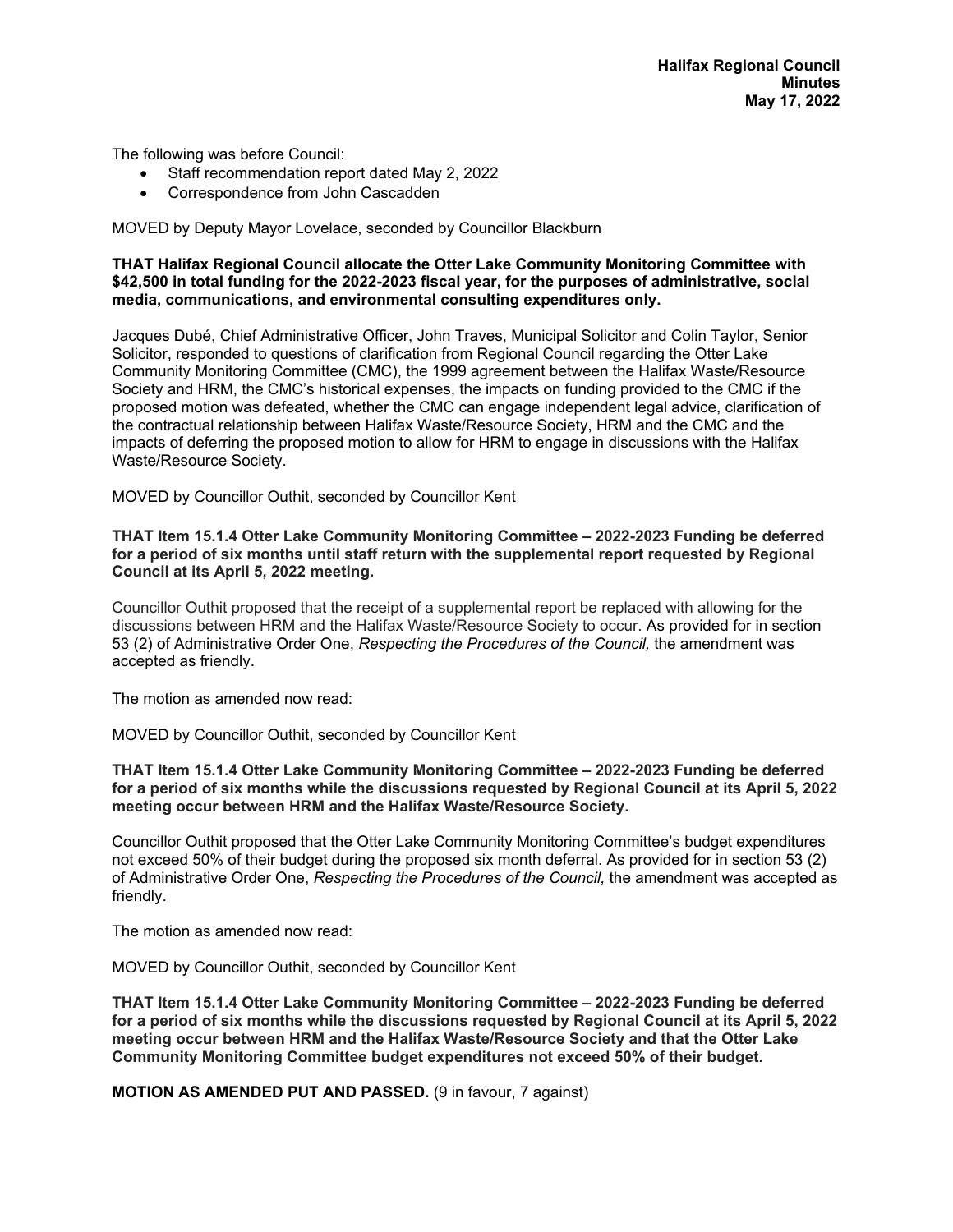In favour: Mayor Savage, Councillors Deagle Gammon, Hendsbee, Kent, Purdy, Austin, Cuttell, Stoddard, **Outhit** 

Against: Deputy Mayor Lovelace, Councillor Mason, Smith, Cleary, Morse, Blackburn, Russell

Not present: Councillor Mancini

### **15.1.5 Proposed Amendments to Administrative Order 39, Respecting Taxi and Limousine Regulation – Rate Increase**

The following was before Council:

- Staff recommendation report dated March 25, 2022
- Extract from the April 12, 2022 Regional Council Minutes
- Correspondence from Brian Herman
- Staff presentation dated May 17, 2022

Andrea MacDonald, Acting Director, Building and Compliance gave a presentation and responded to questions of clarification from Regional Council.

MOVED by Councillor Mason, seconded by Councillor Cuttell

#### **THAT Halifax Regional Council:**

- **1. Suspend Schedule 7 (Transportation Standing Committee Terms of Reference) of Administrative Order One, the Procedures of Council Administrative Order; and**
- **2. Adopt the amending Administrative Order, as set out in Attachment B to the staff report dated March 25,2022.**

Andrea MacDonald, Acting Director Buildings and Compliance responded to questions of clarification from Regional Council.

#### **MOTION PUT AND PASSED UNANIMOUSLY.**

Not present: Councillor Mancini

#### **15.2 AUDIT AND FINANCE STANDING COMMITTEE 15.2.1 Proposed Amendments to Administrative Order 2014-015-ADM - Respecting Reserve Funding Strategies**

The following was before Council:

- Audit and Finance Standing Committee report dated April 20, 2022, with attached staff recommendation report dated March 9, 2022
- Extract from the May 3, 2022 Draft Regional Council Minutes

MOVED by Councillor Russell, seconded by Deputy Mayor Lovelace

#### **THAT Halifax Regional Council adopt the amendments to Administrative Order 2014-015-ADM, the Financial Reserves Administrative Order, as set out in Attachment 2 of the staff report dated March 9, 2022.**

Jerry Blackwood, Chief Financial Officer and John Traves, Municipal Solicitor responded to questions of clarification from Regional Council.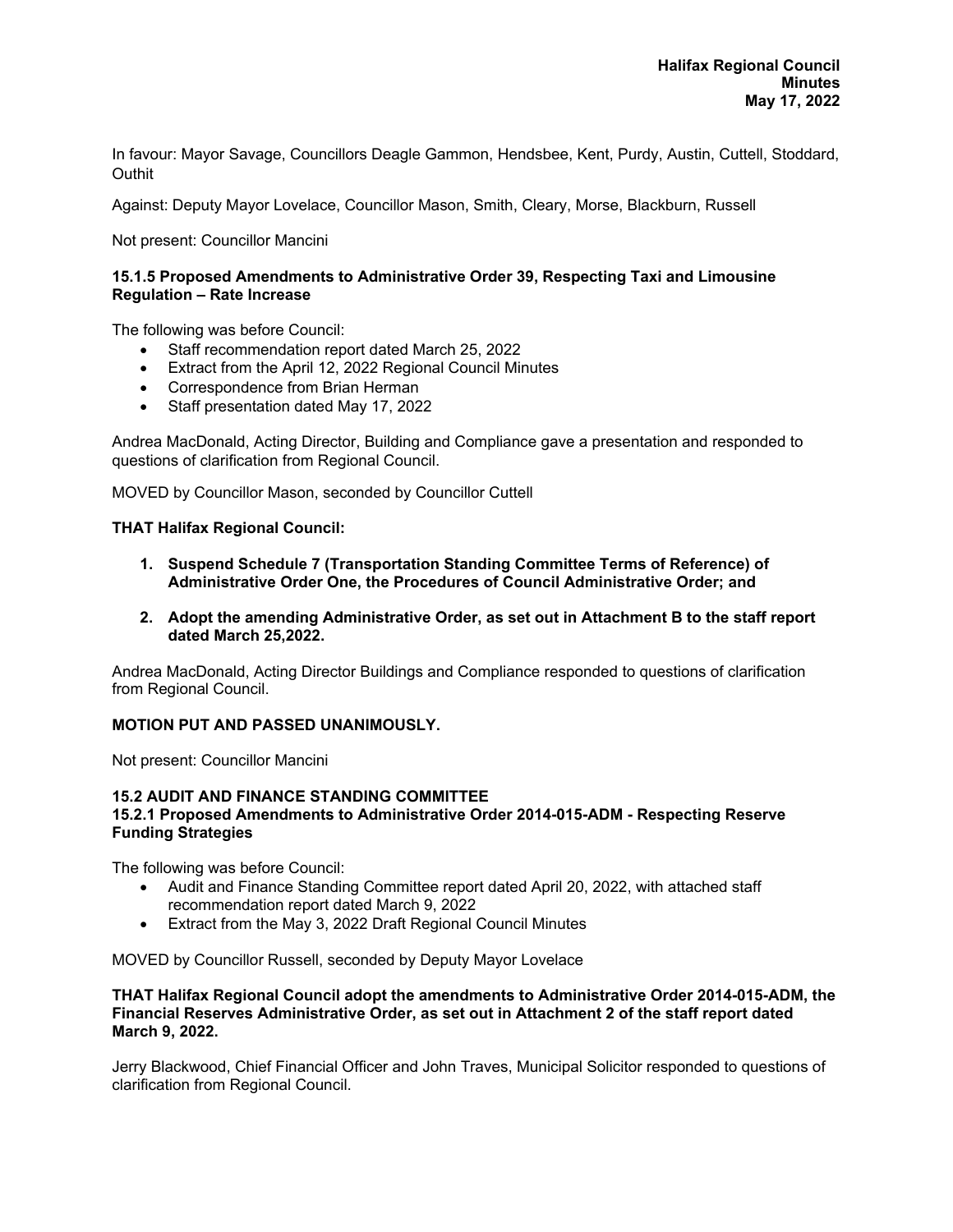#### **MOTION PUT AND PASSED UNANIMOUSLY.**

Not present: Councillor Mancini

#### **15.3 TRANSPORTATION STANDING COMMITTEE 15.3.1 Proposed Amendments to Administrative Order 12, Respecting the Appointment of the Traffic Authority – Appointment of Deputy Traffic Authority**

The following was before Council:

- Transportation Standing Committee report dated May 2, 2022 with attached staff recommendation report dated April 24, 2022
- Extract from the May 3, 2022 Draft Regional Council Minutes

MOVED by Councillor Mason, seconded by Councillor Hendsbee

**THAT Halifax Regional Council adopt the amendments to Administrative Order 12, the Appointment of the Traffic Authority Administrative Order, as set out in Attachment 2 of the staff report dated April 24, 2022 to repeal the appointment of Taso Koutroulakis as Deputy Traffic Authority and appoint Lucas Pitts, P.Eng., as a Deputy Traffic Authority.** 

As provided for in section 103 of Administrative Order One, Respecting the Procedures of the Council, a motion was made to convene In Camera to discuss personnel matter.

MOVED by Councillor Cuttell, seconded by Councillor Purdy

#### **THAT Halifax Regional Council convene to In Camera to discuss personnel matter.**

**MOTION PUT AND PASSED.** (15 in favour, 2 against)

In favour: Mayor Savage, Deputy Mayor Lovelace, Councillors Deagle Gammon, Kent, Purdy, Austin, Cuttell, Stoddard, Blackburn, Outhit, Mason, Smith, Russell, Morse, Blackburn

Against: Councillors Hendsbee, Cleary

Not present: Councillor Mancini

Lucas Pitts, Director, Traffic Management responded to questions of clarification from Regional Council.

The question was called on the main motion:

MOVED by Councillor Mason, seconded by Councillor Hendsbee

**THAT Halifax Regional Council adopt the amendments to Administrative Order 12, the Appointment of the Traffic Authority Administrative Order, as set out in Attachment 2 of the staff report dated April 24, 2022 to repeal the appointment of Taso Koutroulakis as Deputy Traffic Authority and appoint Lucas Pitts, P.Eng., as a Deputy Traffic Authority.** 

#### **MOTION PUT AND PASSED UNANIMOUSLY.**

Not present: Councillors Deagle Gammon, Hendsbee, Austin, Mancini

### **15.4 NORTH WEST COMMUNITY COUNCIL**

**15.4.1 Commercial Uses Within the Beaver Bank, Hammonds Plains and Upper Sackville Municipal Planning Strategy**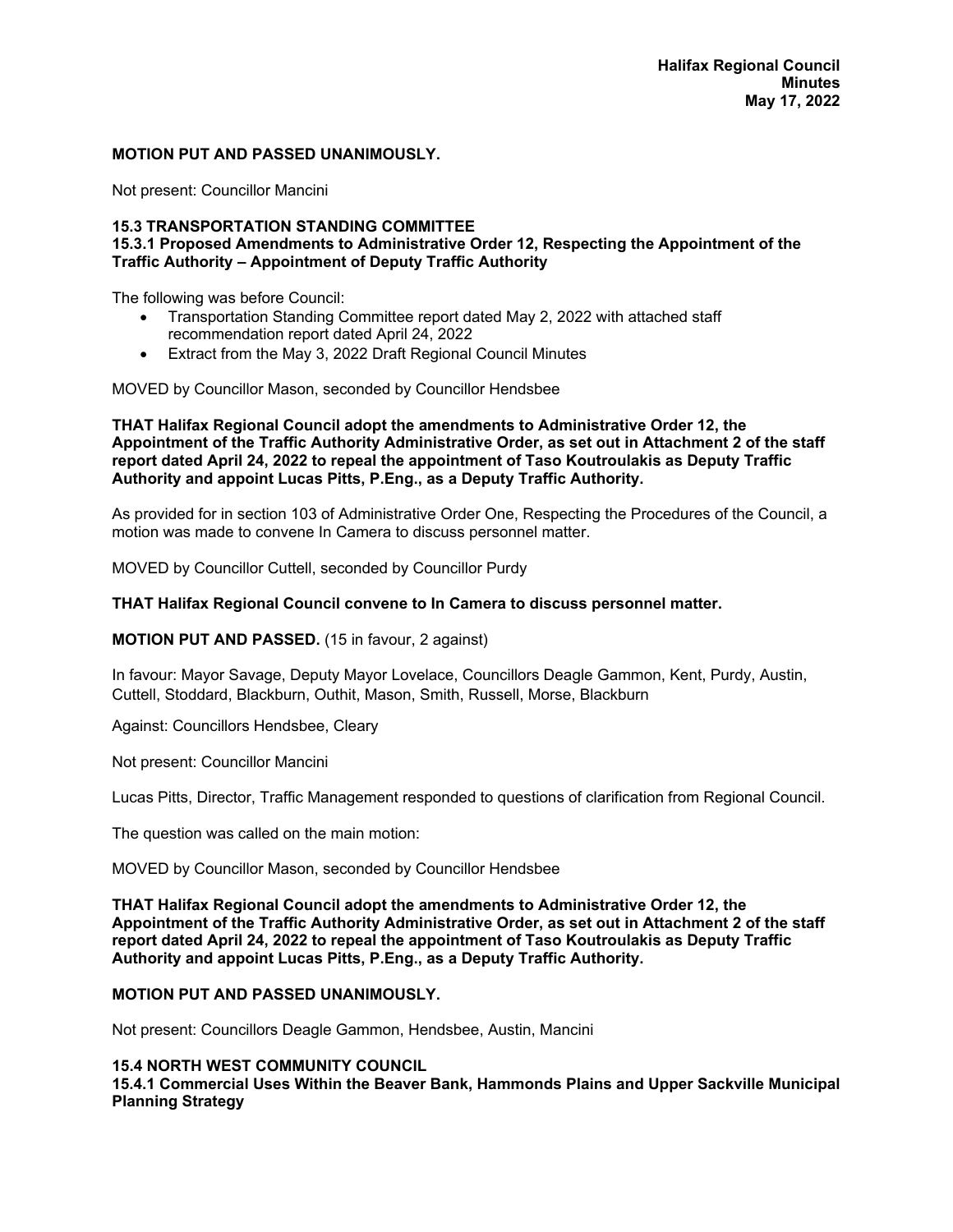The following was before Council:

 North West Community Council report dated April 26, 2022 with attached staff recommendation report dated January 31, 2022

MOVED by Deputy Mayor Lovelace, seconded by Councillor Russell

#### **THAT Halifax Regional Council direct the Chief Administrative Officer to:**

- **1. Initiate a process to consider amendments to the Beaver Bank, Hammonds Plains, and Upper Sackville Municipal Planning Strategy and Land Use By-law to proceed with Option 2 as outlined within the staff report dated January 31, 2022 to increase the size threshold of commercial use requiring a development agreement; and**
- **2. Follow the public participation program for municipal planning strategy amendments as approved by Regional Council on February 27, 1997.**

### **MOTION PUT AND DEFEATED UNANIMOUSLY.**

Not present: Councillor Mancini

MOVED by Deputy Mayor Lovelace, seconded by Councillor Blackburn

**THAT Halifax Regional Council direct the Chief Administrative Officer to:** 

- **1. Initiate a process to consider amendments to the Beaver Bank, Hammonds Plains, and Upper Sackville Municipal Planning Strategy and Land Use By-law to create new size thresholds for commercial uses permitted as-of-right within the MU-1 zone acknowledging the need to encourage and enable children's recreation and developmental activities and other low impact uses, while also recognizing the need to mitigate the impact of higher intensity commercial uses that may generate large volumes of visitors, lights, noises, or odours; and**
- **2. Follow the public participation program for municipal planning strategy amendments as approved by Regional Council on February 27, 1997.**

#### **MOTION PUT AND PASSED UNANIMOUSLY.**

Not present: Councillor Mancini

# **15.5 GRANTS COMMITTEE**

**15.5.1 Less than Market Value Lease: Lions Club of Sackville – 101 Old Beaver Bank Road, Lower Sackville NS, PID 40014599** 

The following was before Council:

 Grants Committee report dated May 9, 2022 with attached staff recommendation report dated March 5, 2022

MOVED by Councillor Russell, seconded by Councillor Blackburn

**THAT Halifax Regional Council approve a less than market value lease agreement with the Lions Club of Sackville for PID 40014599 at 101 Beaver Bank Road, as per the key terms and conditions set out in Table 1 in the discussion section of the staff report dated March 5, 2022 and authorize the Mayor and Municipal Clerk to execute the approved less than market value lease agreement.**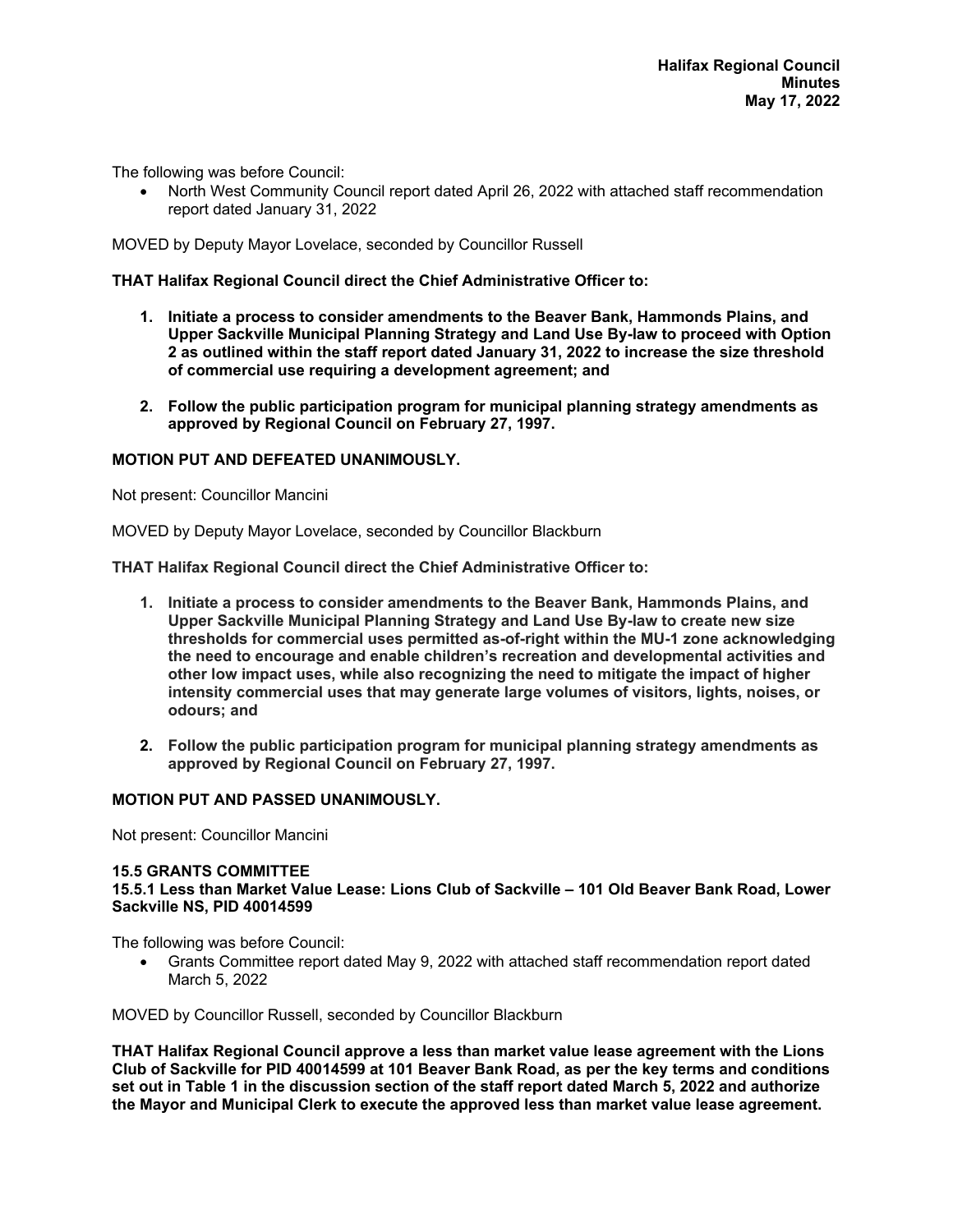#### **MOTION PUT AND PASSED UNANIMOUSLY.**

Not present: Councillor Mancini

#### **15.5.2 Regional Special Events Grants Report 2022/2023**

The following was before Council:

 Grants Committee report dated May 9, 2022 with attached staff recommendation report dated March 22, 2022 and staff memorandum dated May 3, 2022

The following motion was approved as part of the Consent Agenda:

MOVED by Councillor Stoddard, seconded by Councillor Cleary

**THAT Halifax Regional Council:** 

- **1. Approve 47 Event Grants for a total of \$192,875 as identified in Table 1 of the staff report dated March 22, 2022 from the approved 2022/2023 Operation Budget – C760 Community/Civic Events;**
- **2. Approve 13 Event Grants for a total of \$200,000 as identified in Table 1 of the staff report dated March 22, 2022 from the approved 2022/2023 Operating Budget – C764 2022 Cultural Development funded from the 2022/2023 Culture Development Reserve Q621;**
- **3. Pending final approval of the 2023/2024 budget, approve 38 Established Community Festivals grants in the amount of \$186,025 funded from Operating Budget – C760 Community/Civic Events; and 13 Cultural Events & Showcases grants in the amount of \$200,000 funded from Operating Budget – C764 Cultural Development funded from the Community Events Reserve Q621 as identified in Table 2 of the staff report dated March 22, 2022;**
- **4. Pending final approval of the 2024/2025 budget, approve 38 Established Community Festivals grants in the amount of \$186,025 funded from Operating Budget – C760 Community/Civic Events; and 13 Cultural Events & Showcases grants in the amount of \$200,000 funded from Operating Budget – C764 Cultural Development funded from the Community Events Reserve Q621 as identified in Table 3 of the staff report dated March 22, 2022;**
- **5. Approve a supplementary grant withdrawal from the Community and Events Reserve (Q621) in the amount of \$13,000 to be allocated to "Open Streets HFX" (previously operating as Switch) in the Regional Special Events program;**
- **6. Approve a supplementary grant withdrawal from the Community and Events Reserve (Q621) in the amount of \$20,000 to the Sackville Community Development Association for the 2022 Patriot Days in the Regional Special Events program;**
- **7. Pending final approval of the 2023/2024 budget, approve a supplementary grant withdrawal from the Community and Events Reserve (Q621) in the amount of \$20,000 to the Sackville Community Development Association for the 2023 Patriot Days in the Regional Special Events program; and**
- **8. Pending final approval of the 2024/2025 budget, approve a supplementary grant withdrawal from the Community and Events Reserve (Q621) in the amount of \$20,000 to**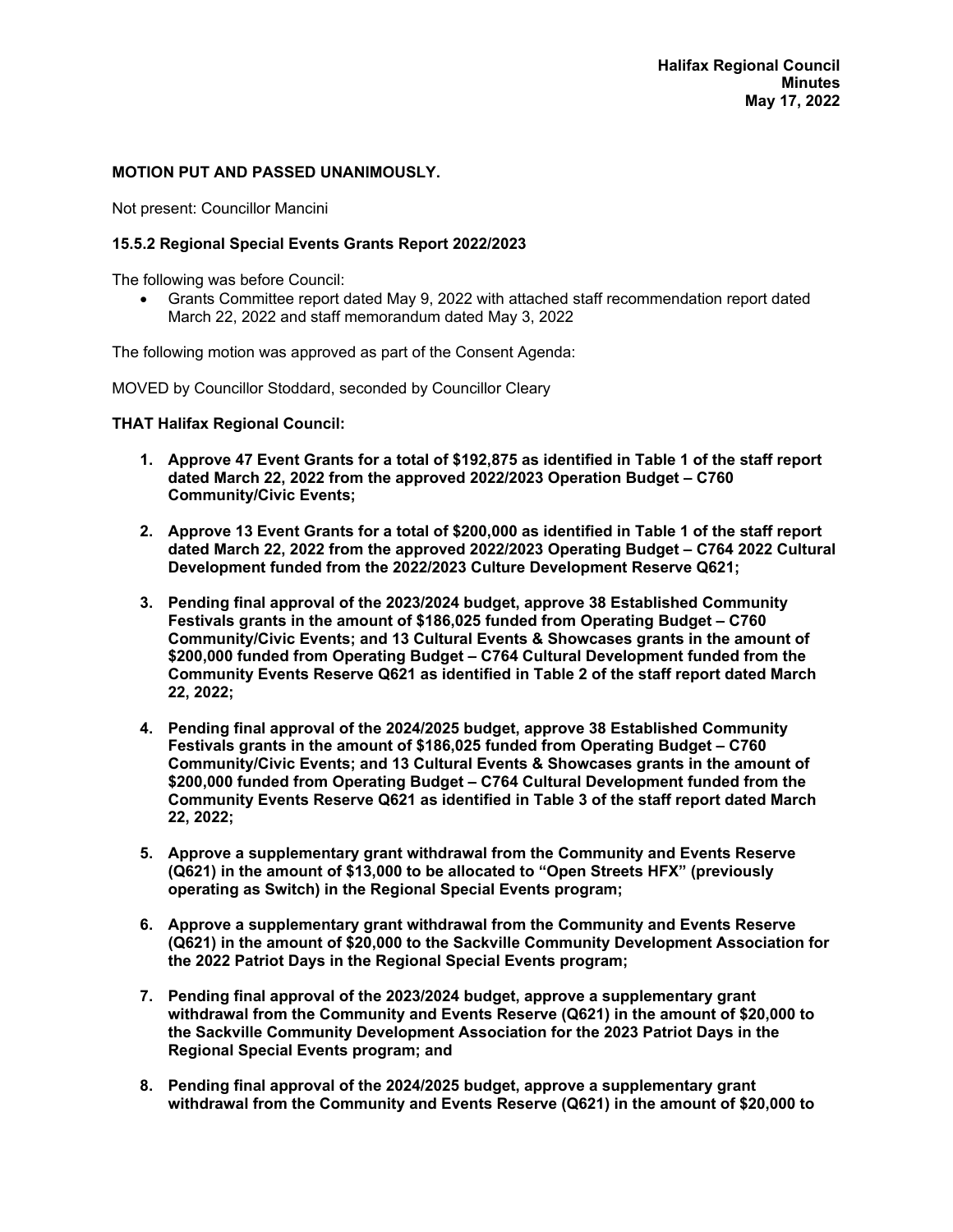**the Sackville Community Development Association for the 2024 Patriot Days in the Regional Events Program.** 

#### **MOTION PUT AND PASSED UNANIMOUSLY.**

Not present: Councillor Mancini

#### **15.6 HERITAGE ADVISORY COMMITTEE**

#### **15.6.1 Case H00535: Request to Include 5375 Kaye Street, Halifax in the Registry of Heritage Property for the Halifax Regional Municipality**

The following was before Council:

 Heritage Advisory Committee report dated April 28, 2022, with attached staff recommendation report dated April 13, 2022

The following motion was approved as part of the Consent Agenda:

MOVED by Councillor Stoddard, seconded by Councillor Cleary

**THAT Halifax Regional Council set a date for a heritage hearing to consider the inclusion of 5375 Kaye Street in the Registry of Heritage Property for the Halifax Regional Municipality, as shown on Map 1 of the April 13, 2022 report, as a municipal heritage property under the Heritage Property Act.** 

### **MOTION PUT AND PASSED UNANIMOUSLY.**

Not present: Councillor Mancini

# **15.7 MEMBERS OF COUNCIL**

# **15.7.1 Councillor Morse - Renewal of funding for TNR program for control of feral cats**

The following was before Council:

Request for Council's consideration form from Councillor Morse

MOVED by Councillor Morse, seconded by Councillor Stoddard

**THAT Halifax Regional Council direct the Chief Administrative Officer (CAO) to provide a staff report and recommendations with respect to continued funding for the SPCA's Trap, Neuter, Release program for feral cats for another five years.**

#### **MOTION PUT AND PASSED UNANIMOUSLY.**

Not present: Councillor Mancini

#### **15.7.2 Councillor Morse – Hwy 102 Corridor Study/Impact on Proposed National Park at Blue Mountain**

The following was before Council:

Request for Council's consideration form from Councillor Morse

MOVED by Councillor Morse, seconded by Councillor Stoddard

#### **THAT Halifax Regional Council direct the Chief Administrative Officer (CAO) to require the Highway 102 Corridor studies to consider the relationship to the potential Blue Mountain Birch**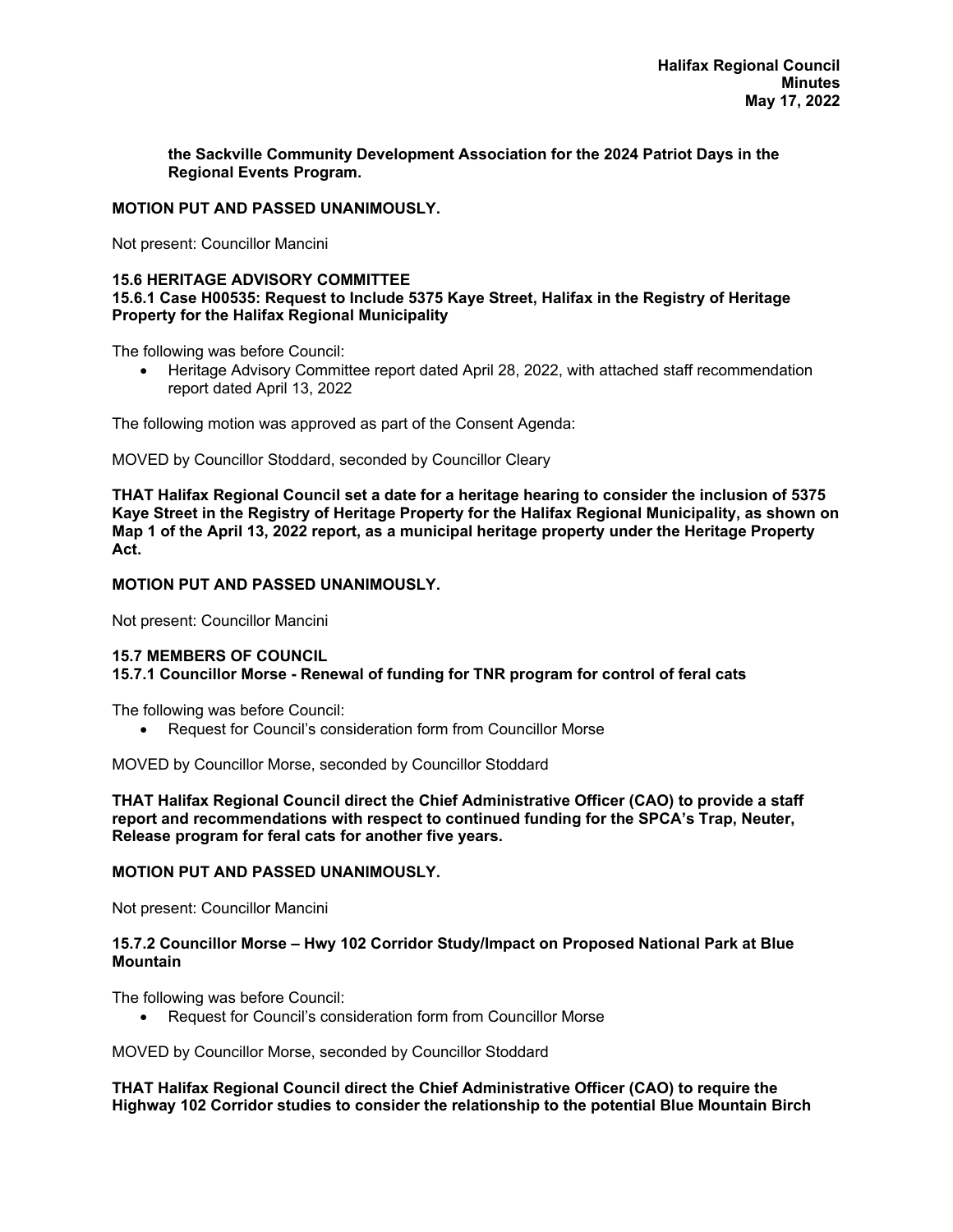**Cove Wilderness Park, including where and how land should be protected to maintain the full functioning and extent of environmental, recreation, cultural and other features of significance. This should include but not be limited to mitigating impacts and changes to water quantity and water quality in Susie's and related lakes in the watersheds of the proposed Blue Mountain Birch Cove Wilderness Area Park and the identification of minimum non disturbance setbacks from Susie's Lake and other watercourses and the protection of associated wetlands.** 

John Traves, Municipal Solicitor responded to questions of clarification from Regional Council.

As provided for in section 103 of Administrative Order One, *Respecting the Procedures of the Council*, a motion was made to convene In Camera to discuss legal and intergovernmental matter.

MOVED by Deputy Mayor Lovelace, seconded by Councillor Cuttell

**THAT Halifax Regional Council convene to In Camera (In Private) to discuss legal and intergovernmental matter.** 

#### **MOTION PUT AND PASSED UNANIMOUSLY.**

Not present: Councillor Mancini

The question was called on the main motion:

MOVED by Councillor Morse, seconded by Councillor Stoddard

**THAT Halifax Regional Council direct the Chief Administrative Officer (CAO) to require the Highway 102 Corridor studies to consider the relationship to the potential Blue Mountain Birch Cove Wilderness Park, including where and how land should be protected to maintain the full functioning and extent of environmental, recreation, cultural and other features of significance. This should include but not be limited to mitigating impacts and changes to water quantity and water quality in Susie's and related lakes in the watersheds of the proposed Blue Mountain Birch Cove Wilderness Area Park and the identification of minimum non disturbance setbacks from Susie's Lake and other watercourses and the protection of associated wetlands.** 

#### **MOTION PUT AND PASSED UNANIMOUSLY.**

Not present: Councillors Deagle Gammon, Hendsbee, Mancini

#### **16. MOTIONS 16.1 Councillor Cuttell**

MOVED by Councillor Cuttell, seconded by Deputy Mayor Lovelace

**THAT Halifax Regional Council direct the Chief Administrative Officer to provide a staff report with corresponding amendments to Administrative Order 2018-003-ADM, the Private Road Maintenance Cost Recovery Administrative Order, the purpose of which is to include procedures for private road area rates to be approved in instances where the road ownership cannot be determined.** 

#### **MOTION PUT AND PASSED UNANIMOUSLY.**

Not present: Councillor Mancini

#### **17. IN CAMERA (IN PRIVATE)**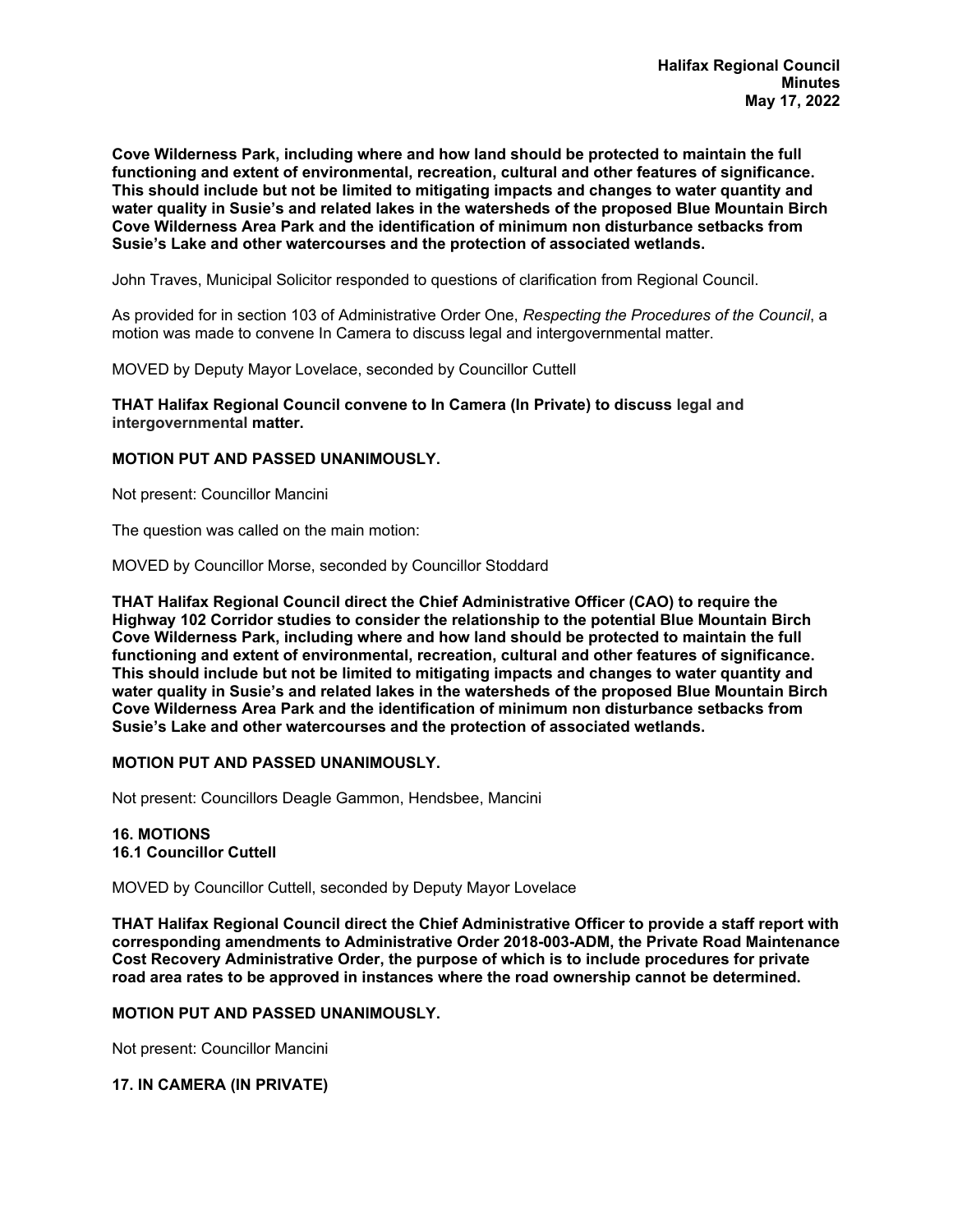#### **17.1 In Camera (In Private) Minutes – May 3, 2022.**

This matter was dealt with in public.

MOVED by Councillor Hendsbee, seconded by Deputy Mayor Lovelace

# **THAT the In Camera (In Private) minutes of May 3, 2022 be approved as circulated.**

#### **MOTION PUT AND PASSED.**

### **17.2 PROPERTY MATTER – Private and Confidential Report**

This matter was dealt with in public.

The following was before Council:

Private and confidential staff recommendation report dated February 24, 2022

This matter was deferred during the approval of the Order of Business.

#### **18. ADDED ITEMS**

#### **18.1 Councillor Appointment – Federation of Canadian Municipalities – Election to the Board of Directors**

The following was before Council:

Handout – Council Resolution dated May 17, 2022

MOVED by Deputy Mayor Lovelace, seconded by Councillor Mason

#### **THAT Halifax Regional Council:**

- **1. Waive section 17 of Administrative Order One, requiring a staff report from the Chief Administrative Officer;**
- **2. Approve the nomination of Councillor Smith to represent Halifax Regional Council on the FCM Board of Directors for a term to June 2023; and**
- **3. Adopt the resolution required by Federation of Canadian Municipalities with respect to the Board of Director appointment as circulated.**

#### **MOTION PUT AND PASSED UNANIMOUSLY.**

Not present: Councillor Mancini

# **19. NOTICES OF MOTION**

# **19.1 Deputy Mayor Lovelace**

TAKE NOTICE that, at a future meeting of Halifax Regional Council, I intend to move:

- 1. First Reading of proposed By-law R-109, amending By-law R-100, the *By-law and Ordinance Repeal By-law*, and
- 2. Amendments to Administrative Order 23